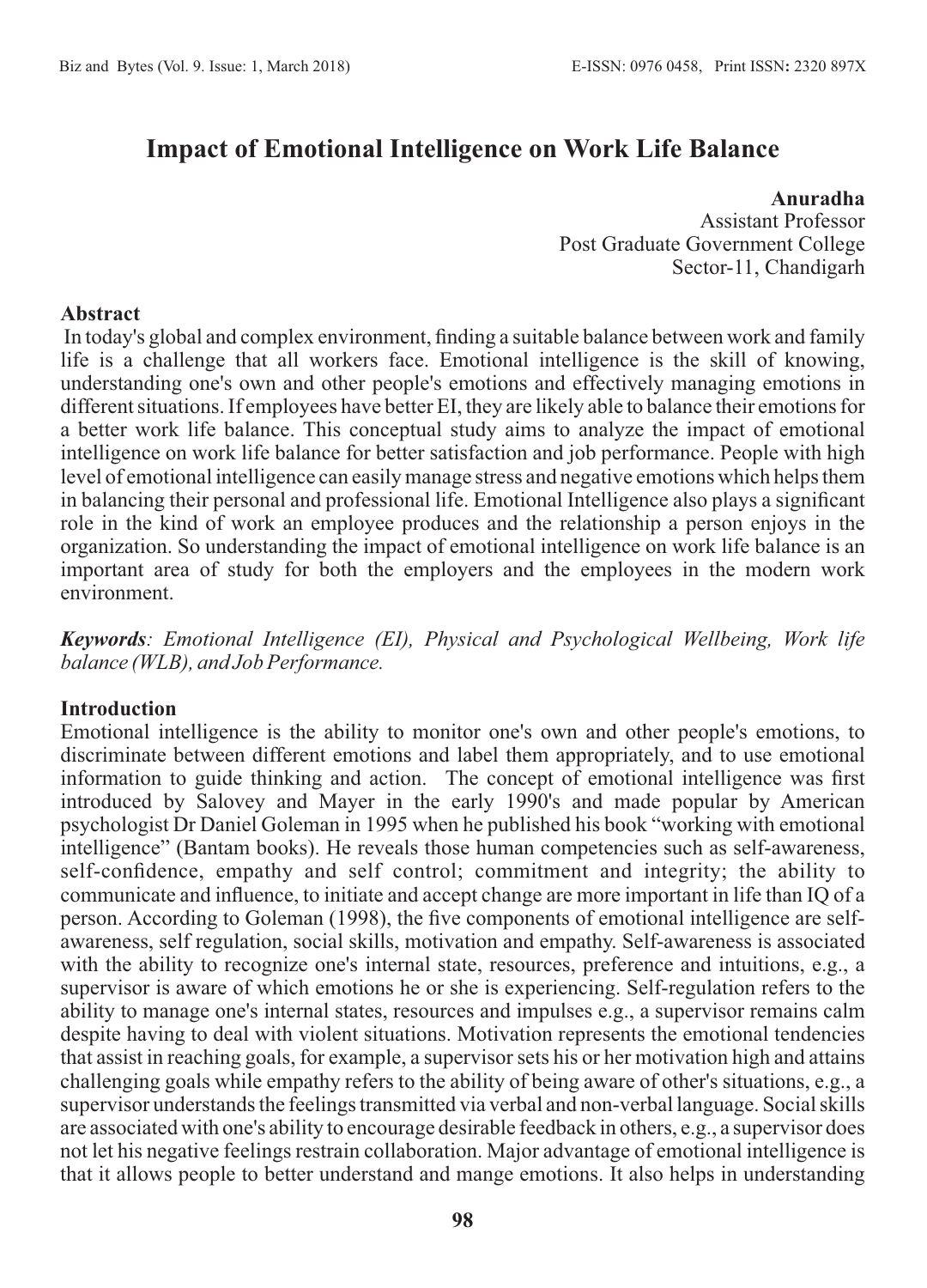one's own conduct as well as relationship with others.

Work life balance (WLB) Work-Life balance is a crucial issue for every organisation for establishing and sustaining a productive work culture. During the 1960s and 1970s, employers considered work-life mainly an issue for working mothers who struggled with the demands of their jobs and raising children. During the 1980s, recognizing the value and needs of women contributions, pioneering organizations (IBM, Deloitee) began to change their internal workplace policies, procedures and benefits. The changes included maternity leave, employee assistance programs (EAPs), flexi-time, home-based work, and child-care referral. During the 1980s men also began voicing work-life concerns. Work life balance is the phenomenon of striking an ideal balance between the professional life of an individual and their personal life. (Clark, 2000). Clark (2001) defines work-life balance as satisfaction and good performance at work and at home with a minimum of role conflict. An individual is satisfied with his or her work role and family role when the individual is able to achieve a balance between the two. It consists of three components such as time balance (equal time for work and family), involvement balance (equal involvement in work and family) and satisfaction balance (equal satisfaction from work and family) (Greenhaus, 2003). Work life balance affects issues such as increased productivity, reduced absenteeism, increased staff morale, attracting and retaining a talented workforce, increased employee loyalty, improved customer service due to happy, healthy and dedicated employees, Imbalance of these affects the physical and psychological wellbeing of employees. Merely creating a work/life policy framework is not enough; fostering an organizational culture that supports the use of available policies is also of great importance. There are three Steps to ensure implementation of WLB ; The first step any organisation should take in becoming a worklife balance friendly company is to plan and implement a comprehensive work-life balance policy; this could include schemes such as flexible working hours, extended maternity leave, home working, job sharing, part-time working. The second step is to proactively ensure that employees are aware of the organisation's policy and that they understand how this could benefit them as an individual. The third step organisations must take to create an effective work-life balance for their workforce is to offer training and coaching to empower their employees to take Responsibility for themselves and their lives. Training allows the individual to evaluate their personal circumstances

EI plays a major role on WLB among employees' performance. One of the research found that employees with high EI have got a higher overall work life balance compared to employees with low EI. The study also indicated that a higher level of EI leads to better work life balance and Emotional intelligence is an effective way to integrate, enhance and provide better work and family life. Employees with high EI are in touch with their emotions and they can regulate them in a way that promotes well-being and the ability to perform in coping with environmental demand to promote balanced living (Waite & Gallagher, 2000). EI helps a person to build adaptive responses to work-related demands (Reuven Bar-On, 2005). If employees have better El, they are likely able to balance their emotions for a better WLB. Agarwala, (2009)conducted a research and explored that When employees have a participatory and problem-solving approach to work life, they are more committed to their work place and home, attaining a balance of performance between both work and life . Psychological studies have shown that understanding and controlling emotions play significant role in gratifying one's life and work environment.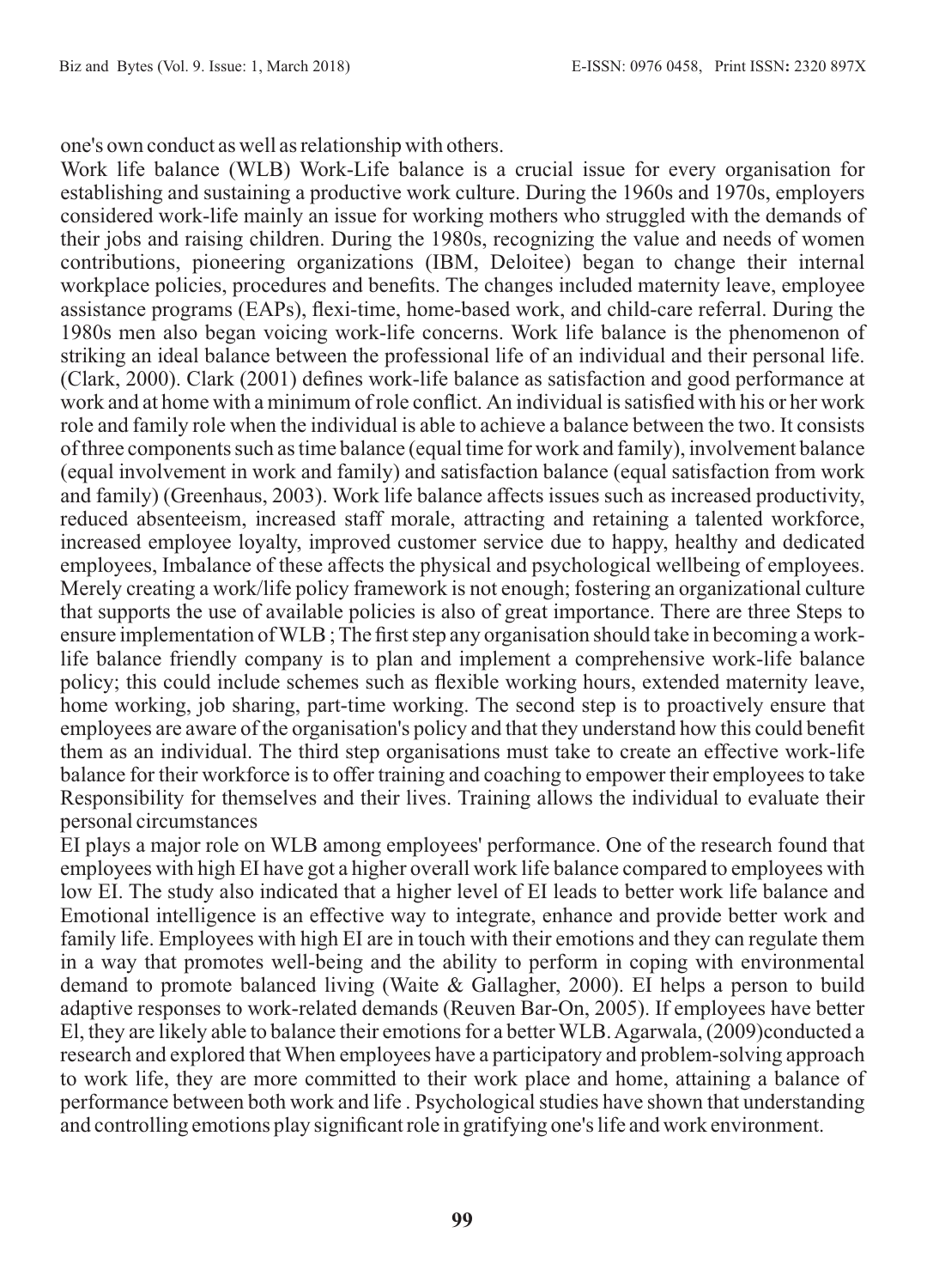# **Objectives of the study**

- 1. To develop a conceptual linkage between work-life balance and emotional intelligence.
- 2. To find out the procedures and Facilities of Work life balance of employees.
- 3. To able to discriminate Emotions and exhibit controlled behaviour as suitable in different situations for work-life balance.

# **Literature Review**

**Suliman & sheikh (2007)** examined the role of emotional intelligence in affecting work outcomes. The results revealed significant differences between employees' perceptions of emotional intelligence, conflict and readiness to create and innovate. Employees with higher levels of EI tended to report lower levels of conflict and higher levels of readiness to create and innovate.

**Susanto & Shih (2010)** investigated the relationships among emotional intelligence (EI), conflict management styles (CMSs) and job performance at selected local governments in Indonesia. The findings indicate that EI was an antecedent of conflict management styles for integrating and compromising styles. EI was positively and significantly associated with job Performance, integrating style, and compromising style. Most of the conflict is inevitable and is commonly present while one is doing his or her job. When conflict appears, EI can facilitate people to select the appropriate conflict management styles in term of integrating style that can enhance the job performance. This study also confirms that integrating style partially mediates the relationship between EI and job performance.

**Jordan and Troth (2004)** stated that "the ability to be aware of and manage emotions is also thought to facilitate functional than dysfunctional, conflict resolution and consequently contribute to better team performance".

**Posthuma (2012)** the result showed broad range of positive and negative emotions, such as anger, enthusiasm, excitement, guilt, and remorse, are significantly related to various aspects of conflict management. The studies highlight the importance of understanding specific emotions in conflict situations, but also the need to understand how and when the regulation of emotions can facilitate effective conflict management.

**Rupashree and Shivganesh (2010)**, in their study, stated that supervisor support and workfamily culture are positively related to job satisfaction and affective commitment. No significant association was found between Work-Life Benefits and Policies (WLBPs) and job outcome measures. Job characteristics and supervisor support were positively related to work-to-family enrichment. Work-to-family enrichment mediated the relationships between job characteristics and job outcomes and between supervisor support and affective commitment.

**Thompson, et al (1999)** posit that organizations that do not foster a more balanced work-family life for employees contribute to stress and tensions in employees' personal lives, which affect their ability to concentrate and be committed to the job.

**Greenhaus and Beutell (1985)** work (family) conflict occurs when experiences at work interfere with family life like problems with a difficult boss, co-workers and or subordinates, sudden trips on official engagements as well as working for long hours into the night. Other sources of conflict would include career transitions and inadequate pay to meet family needs. Family (work) conflict occurs when experiences in the family domain interfere with work life, such as problems of coping with the demands of a large family, including responsibility for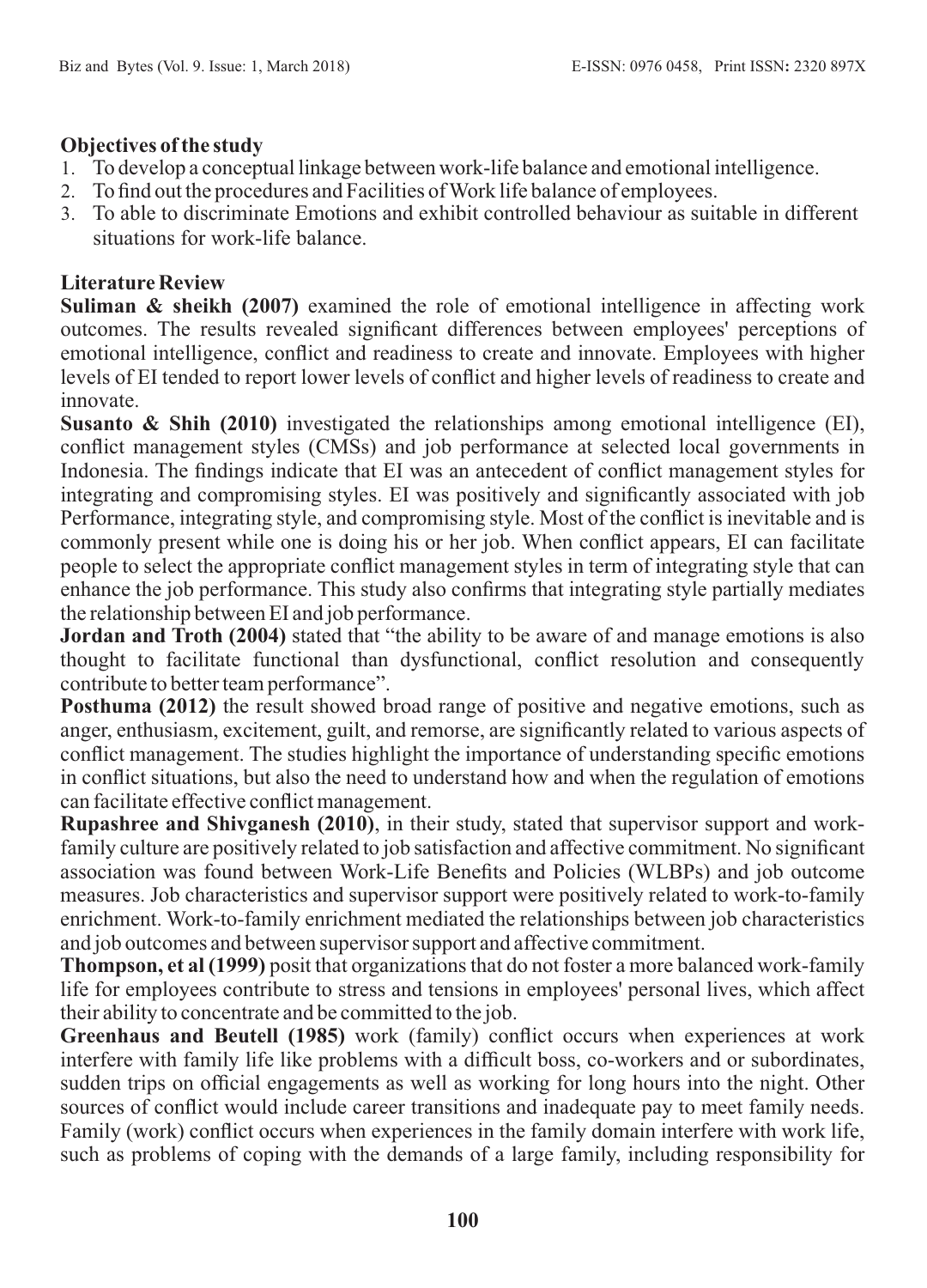young children, dependents, interpersonal problems within the family unit, inability to meet social and cultural traditions.

### **Research Methodology**

This paper is purely conceptual and an effort has been made to develop a conceptual linkage between work-life balance and emotional intelligence. For this paper secondary data is collected from books and journals.

# **Conclusion**

By conducting this study, it was identified that Emotional intelligence has a significant effect on persons work life equation and contributes significantly towards maintaining a proper balance in professional and personal life. The study concludes that people with high level of emotional intelligence can easily manage stress and negative emotions which helps them in balancing their personal and professional life. High levels of EI are crucial for achieving work-life balance, since it helps us to use emotions effectively and regulate behaviour in both family and work roles. If one realizes the power of EI in regulating emotions and avoiding conflicting behaviour. No matter from which roles these emotions come, emotions are part of our life, and the better we monitor, discriminate among, and use information about our emotions to guide our thinking and actions (Salovey and Mayer, 1990), the greater the balance of life and work we will enjoy.

### **Limitations and Future Recommendations**

While conducting the research, the first limitation was that it was restricted to discussing only two factors in order to conduct the research. Using the variables in link with new mediating variables can make the research more interesting. Since paper is conceptual, so there is a need for empirical research. WFC (work- family conflict) has serious repercussions on the Employees and therefore on organizations too. So recruiting employees with good EI would be a first step towards reducing this conflict and ensuring work-life balance. Organizations should come up with effective and efficient work life balance policies and programs and foster an organizational culture that supports the use of available policies. This will help reduce the work- life conflict for employees. Conducting workshops on work life balance and providing awareness on how to become emotionally intelligent in the work place to have a happy and satisfied workforce.

### **References**

- [1] Clark, S. C. (2000). Work/Family border theory: A new theory of work/family balance.*Human Relations*, *53*(6), 747-770.
- [2] Goleman, D. (1998), Working with Emotional Intelligence, *Bantam Books,* New York, NY.
- [3] Greeuhaus, J. H, and Beutell, N. J (1985) Sources of Conflict between Work and Family Roles. Academy of Management Review, 10, 76-86.
- [4] Greenhaus, J. H., Collins, K. M., & Shaw, J. D. (2003). The Relation between Work-Family Balance and Quality of Life. Journal of Vocational Behaviour, 63(3), 510-531.
- [5] GCCBAPublication, CDC Sponsored National conference on Emotional Intelligence and its Emerging Trends-20<sup>th</sup> February 2014: proceedings.
- [6] Hidayah Abas et al., (2016)," Emotional Intelligence and Conflict Management styles"/https://www.researchgate.net/publication.